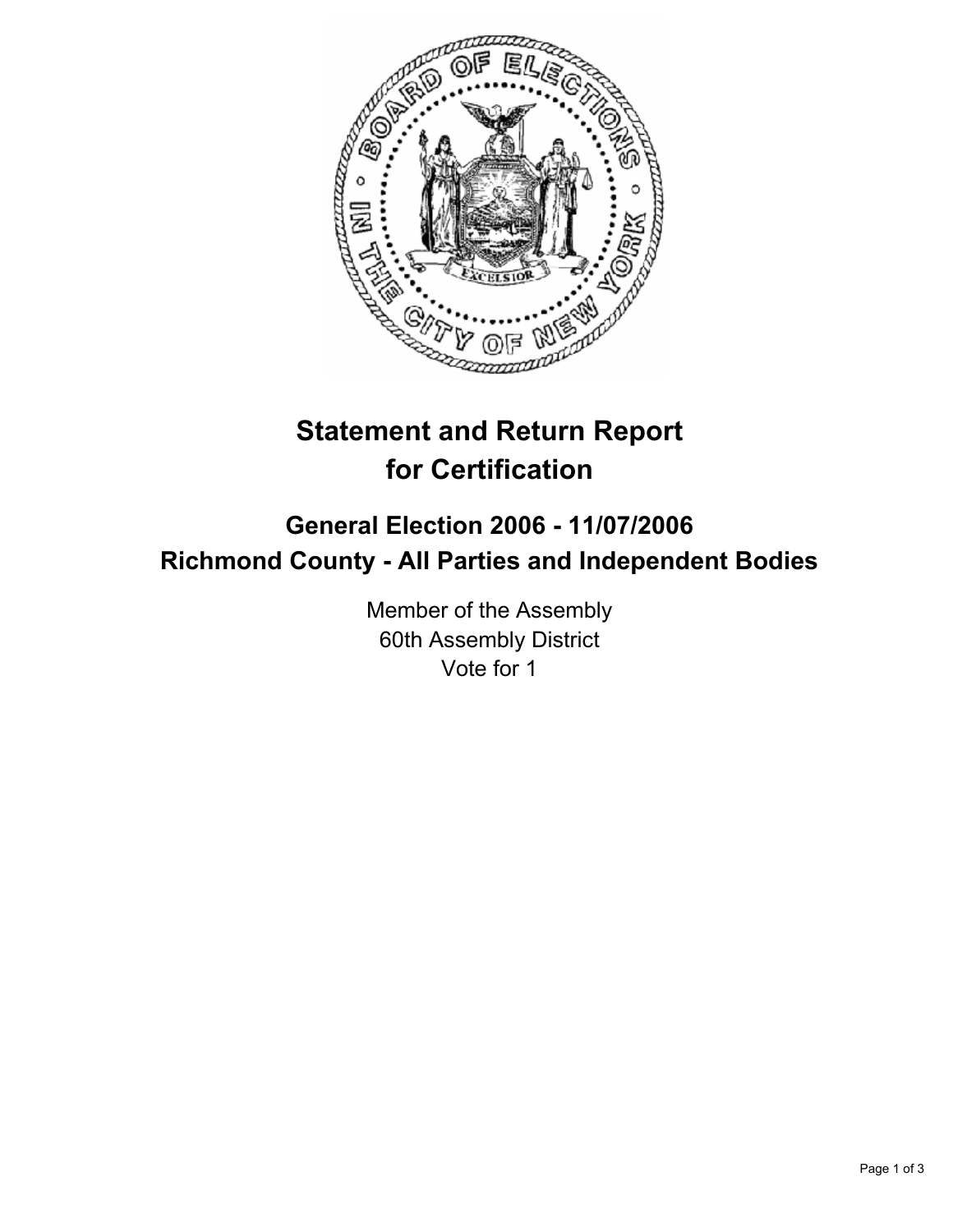

### **Assembly District 60**

| <b>PUBLIC COUNTER</b>                    | 14,691 |
|------------------------------------------|--------|
| <b>EMERGENCY</b>                         | 0      |
| ABSENTEE/MILITARY                        | 594    |
| <b>AFFIDAVIT</b>                         | 156    |
| <b>Total Ballots</b>                     | 15,467 |
| ANTHONY C XANTHAKIS (REPUBLICAN)         | 6,242  |
| D JANELE HYER-SPENCER (DEMOCRATIC)       | 6,060  |
| D JANELE HYER-SPENCER (INDEPENDENCE)     | 336    |
| ANTHONY C XANTHAKIS (CONSERVATIVE)       | 862    |
| D JANELE HYER-SPENCER (WORKING FAMILIES) | 373    |
| JOSEPH CAMMARATA (WRITE-IN)              |        |
| <b>Total Votes</b>                       | 13,874 |
| Unrecorded                               | 1.593  |